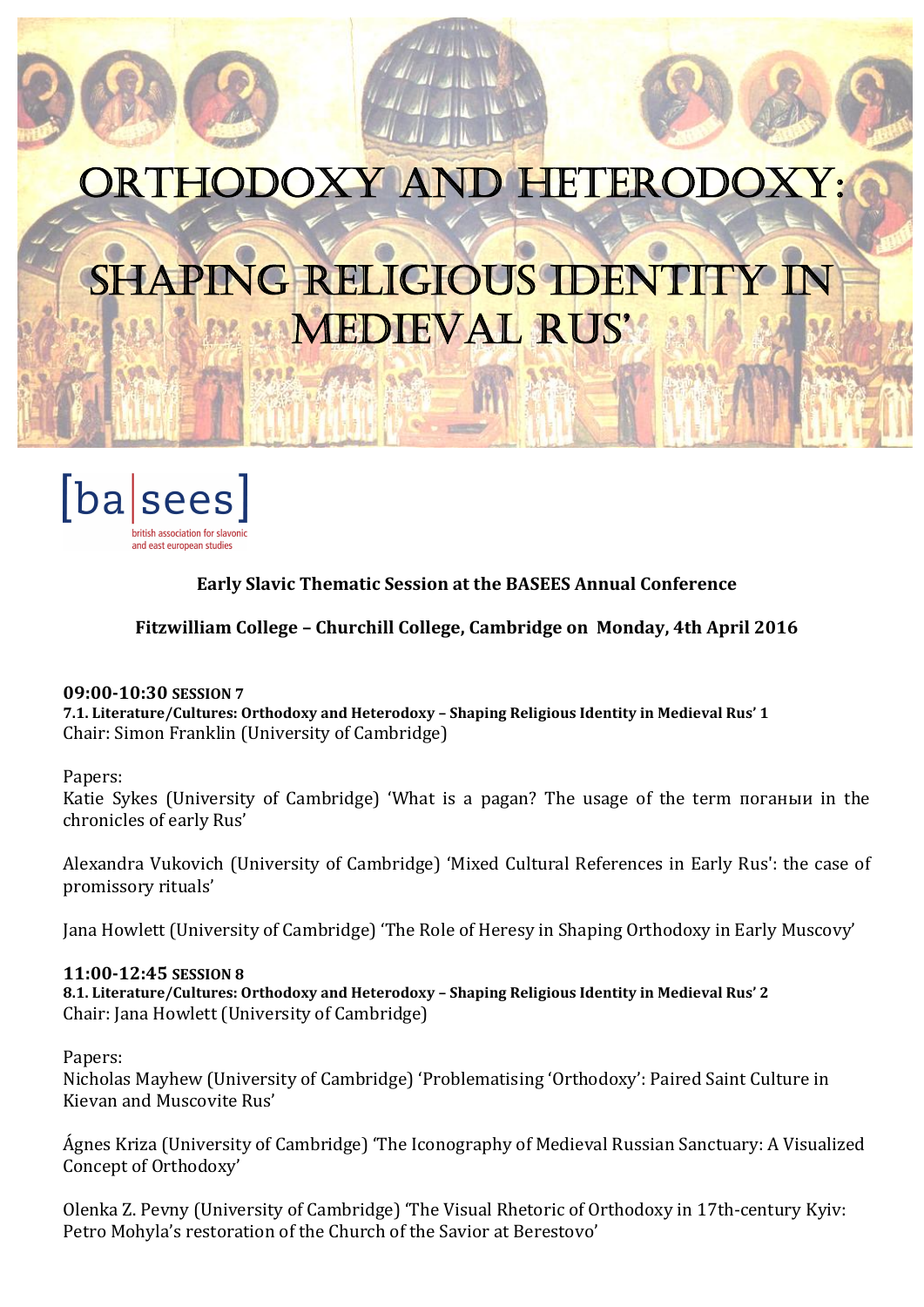# *Proposals*

# *Katie Sykes* – What is a pagan? The usage of the term *поганыи* in the chronicles of early Rus

The past decade has seen increasing interest in the numerous ties – political, commercial, marital, and not least religious and ecclesiastical - between early Rus and its neighbours. Despite this, there remains little work on Rusian perceptions of religious difference or 'otherness'. This paper will take as its focus the usage of the term поганыи (poganyi, generally translated as 'pagan') in early Rusian chroniclewriting. It is often assumed that this term predominantly expressed a sense of religious difference, and that it tended to be used to label peoples who were neither Christian, Jewish or Muslim. This paper will argue that such definitions do not capture the term's multiple and complex meanings, proposing that the term поганыи is not so much a term expressing religious difference as a term which refers to enemies of the princes of Rus, whatever their religion. Thus, in particular generic contexts, which this paper will discuss, Christians and Muslims can be 'pagans'. In short, attentive reading of early Rus sources reveals that the term 'pagan' is linked less to religious 'otherness' than to a more complex form of difference which may have a religious component, but which is not predominantly a matter of religion.

# *Alexandra Vukovich* – Mixed Cultural References in Early Rus': the case of promissory rituals

This paper examines the transformation of the oath-taking ritual of early Rus' based on pre-Christian evidence for promissory ritals in Rus'. By taking into account the contact between Rus' and neighbouring cultures, this paper will discuss how oathtaking rituals were formed and oath-taking was transformed with the advent of Christianity in Rus'. This paper engages current research that posits tensions arising between oath-taking practices in Rus' and the interdiction to the taking of oaths in patristic literature, and suggests a wider politico-cultural study of heterorthodox practices within the Christian culture of early Rus'.

## *Jana Howlett* – The Role of Heresy in Shaping Orthodoxy in Early Muscovy

This paper deals with heresy – a system of ideas rejected by the Established Church as dangerous to Orthodoxy. Heresy, one of many aspects of heterodoxy, has been treated in this period as a manifestation of influences (mainly Jewish, Catholic or Protestant rather than Moslem) and not as a demonstration of Orthodoxy. This paper will suggest that such an approach needs to be re-thought.

From the late 14th to the late 16th century – the period under consideration – the Russian Church underwent major reforms. It acquired a single centre and became Russian, rather than part of a 'universal catholic' entity. Unlike its Christian counterparts in the West, the Russian Church could not call on universities for theological truths, and it needed to develop its own doctrine. It is in the search for definitions that it turned to a tradition inherited from Byzantium. The negation of heresy, a negation of Orthodoxy, allowed the Church to affirm Orthodoxy. This is evident not only from the texts of the 'new Fathers', such as Iosif of Volokolamsk, but also from the papers of the Church administration of this period.